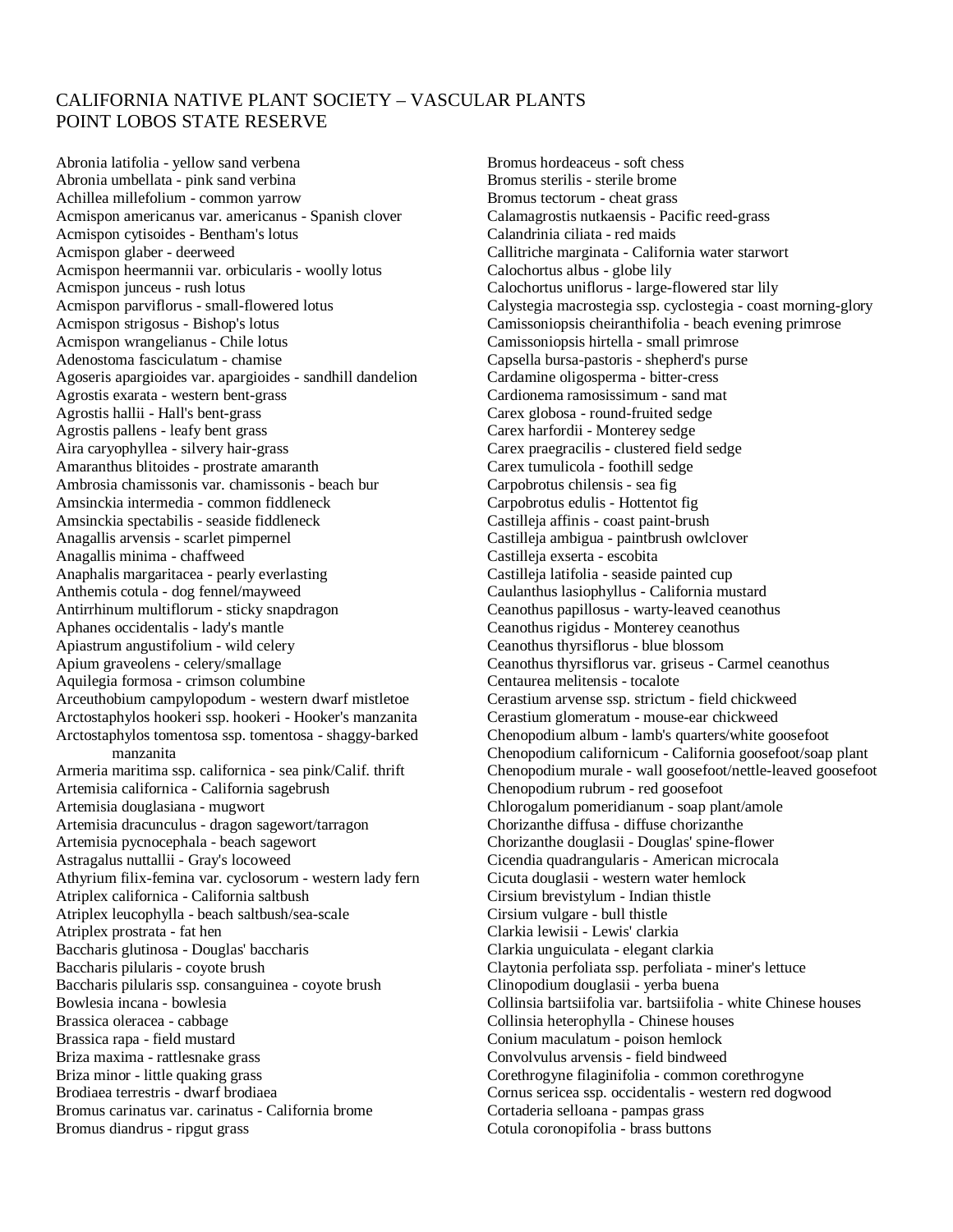Cotyledon orbiculata var. oblonga - round-leaved cotyledon Crassula connata - sand pygmyweed Cryptantha clevelandii - Cleveland's cryptantha Cryptantha leiocarpa - coast cryptantha Cryptantha microstachys - Tejon cryptantha Cuscuta occidentalis - western dodder Cyperus eragrostis - tall cyperus Danthonia californica - California oat-grass Daucus pusillus - rattlesnake weed Deinandra corymbosa - coast tarweed Deschampsia cespitosa ssp. holciformis - California hair-grass Desmazeria rigida - stiffgrass Dichondra donelliana - California dichondra Distichlis spicata - salt grass Drosanthemum floribundum - magic carpet Drymocallis glandulosa - sticky cinquefoil Dryopteris arguta - Calif. wood fern Dudleya caespitosa - sea lettuce Dudleya farinosa - bluff lettuce Dudleya lanceolata - lance-leaved dudleya Dysphania ambrosioides - Mexican tea Eleocharis macrostachya - pale spike-rush Elymus condensatus - giant ryegrass Elymus glaucus - western ryegrass Elymus triticoides - beardless ryegrass Epilobium ciliatum ssp. ciliatum - Calif. willow-herb Epilobium ciliatum ssp. watsonii - San Francisco willow-herb Equisetum telmateia ssp. braunii - giant horsetail Ericameria ericoides - mock heather Erigeron canadensis - horseweed Erigeron glaucus - seaside daisy Eriogonum nudum var. auriculatum - coast buckwheat Eriogonum parvifolium - dune buckwheat Eriophyllum confertiflorum - golden yarrow Eriophyllum staechadifolium - lizard tail Erodium cicutarium - red-stemmed filaree Erodium moschatum - white-stemmed filaree Eryngium armatum - coast eryngo/prickly eryngo Eschscholzia californica - California poppy Eschscholzia californica var. maritima - California/beach poppy Euphorbia crenulata - chinese caps Eurybia radulina - rough-leaved aster Festuca bromoides - six-week fescue Festuca myuros - rattail fescue Festuca perennis - perennial ryegrass Foeniculum vulgare - sweet fennel Fragaria vesca - wood strawberry Frangula californica - California coffeeberry Fritillaria affinis - checker lily Galium aparine - goose-grass Galium californicum - California bedstraw Galium porrigens - climbing bedstraw Gamochaeta ustulata - purple cudweed Garrya elliptica - coast silk-tassel Gaultheria shallon - salal Genista monspessulana - French broom Geranium core-core - New Zealand geranium Geranium dissectum - cut-leaved geranium

Gilia achilleifolia ssp. multicaulis - many-stemmed gilia Gilia clivorum - gilia Grindelia stricta var. platyphylla - coastal gumplant Hainardia cylindrica - thintail Hazardia squarrosa - sawtooth goldenbush Helenium puberulum - sneezeweed/rosilla Helianthemum scoparium - rush-rose Heliotropium curassavicum var. occulatum - Chinese pusley Hesperocyparis goveniana - Gowen cypress Hesperocyparis macrocarpa - Monterey cypress Heuchera micrantha - alum root Heuchera pilosissima - seaside heuchera Hieracium albiflorum - white hawkweed Hirschfeldia incana - summer mustard Holcus lanatus - velvet grass Hordeum brachyantherum ssp. brachyantherum - meadow barley Hordeum brachyantherum ssp. californicum - California barley Hordeum jubatum - foxtail barley Hordeum marinum ssp. gussoneanum - Mediterranean barley Hordeum murinum ssp. leporinum - barnyard foxtail Horkelia californica - California horkelia Horkelia californica var. frondosa - leafy horkelia Horkelia cuneata var. cuneata - wedge-leaved horkelia Hosackia gracilis - coast lotus/witch's teeth Hypericum anagalloides - tinker's penny Hypochaeris glabra - smooth cat's ears Hypochaeris radicata - hairy cat's ears Iris douglasiana - Douglas iris Isolepis carinata - keeled club rush Isolepis cernua - low club rush Juncus bufonius var. bufonius - common toad rush Juncus hesperius - bog rush Juncus patens - spreading rush Juncus phaeocephalus - brown-headed rush Juncus tenuis - slender rush Juncus xiphioides - iris-leaved rush Koeleria macrantha - Koeler's grass Lasthenia californica - coast goldfields Lasthenia minor - goldfields Lathyrus vestitus - common Pacific pea Lathyrus vestitus var. vestitus - San Gabriel or canyon pea Layia platyglossa - tidy tips Lepechinia calycina - pitcher sage Lepidium nitidum - common pepper-grass Lepidium strictum - wayside pepper-grass Leptosiphon parviflorus - common linanthus Linum bienne - narrow-leaved flax Lithophragma heterophyllum - hill star Lobularia maritima - sweet alyssum Logfia filaginoides - California filago Lomatium parvifolium - coast parsnip Lonicera hispidula - hairy honeysuckle Lonicera involucrata var. ledebourii - black twinberry Lupinus albifrons var. douglasii - Douglas' silver lupine Lupinus arboreus - yellow bush/tree lupine Lupinus nanus - sky lupine/Douglas' annual lupine Lupinus variicolor - Lindley's varied lupine Luzula comosa - common wood rush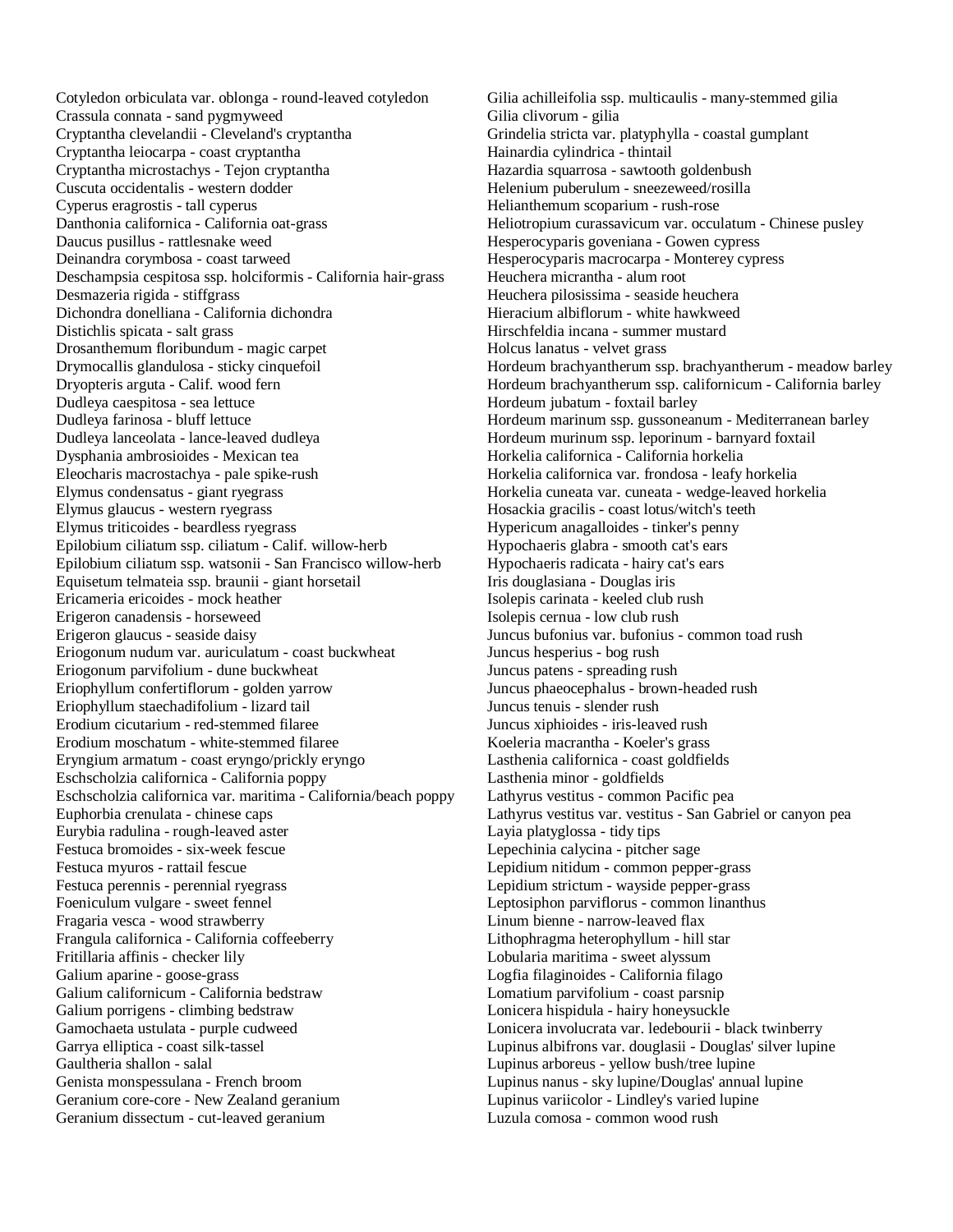Lythrum californicum - California loosestrife Lythrum hyssopifolia - grass poly Madia exigua - small tarweed Madia gracilis - slender tarweed Maianthemum racemosum - western Solomon's seal Maianthemum stellatum - slim Solomon Malva nicaeensis - bull mallow Malva parviflora - cheeseweed Marah fabaceus - man-root/wild cucumber Marrubium vulgare - horehound Medicago polymorpha - bur-clover Melica bulbosa - onion-grass Melica imperfecta - coast-range melica Melilotus indicus - Indian melilot Mesembryanthemum crystallinum - common ice plant Micranthes californica - California saxifrage Microseris bigelovii - coast microseris Mimulus aurantiacus var. aurantiacus - sticky monkey flower Mimulus guttatus - common monkey flower Montia fontana - water montia Morella californica - wax myrtle Nasturtium officinale - watercress Navarretia squarrosa - skunkweed Nemophila heterophylla - variable-leaved nemophila Nemophila menziesii - baby blue-eyes Nuttallanthus texanus - toad-flax Oemleria cerasiformis - oso berry Oenanthe sarmentosa - American water-lovage/Pacific oenanthe Oenothera elata - Hooker's evening primrose Orobanche californica - California broomrape Osmorhiza berteroi - wood sweet cicely/mountain sweet cicely Oxalis pilosa - hairy wood-sorrel Parapholis incurva - sickle grass Parietaria hespera - western pellitory Pellaea mucronata var. mucronata - bird's-foot fern Pentagramma triangularis ssp.triangularis - goldback fern Perideridia gairdneri - Gairdner's yampah/squaw root Phacelia distans - wild heliotrope Phacelia malvifolia - stinging phacelia Phalaris californica - California canary-grass Pholistoma auritum - blue fiesta flower Phyllospadix scouleri - Scouler's surf-grass Phyllospadix torreyi - Torrey's surf-grass Pinus radiata - Monterey pine Piperia elegans - elegant rein orchid Plagiobothrys chorisianus var. hickmanii - Hickman's popcorn flower Plantago elongata - annual coast plantain Plantago erecta - California plantain Plantago major - common plantain Plantago maritima - Pacific seaside plantain Plantago ovata - plantago Plantago subnuda - Mexican plantain Plectritis macrocera - white plectritis Poa annua - annual bluegrass Poa douglasii - dune bluegrass Polycarpon depressum - California polycarp Polygala californica - California milkwort

Polygonum aviculare ssp. depressum - common knotweed Polypodium californicum - California polypody Polypogon monspeliensis - rabbitsfoot grass Polystichum munitum - sword fern Populus trichocarpa - black cottonwood Potentilla anserina ssp. pacifica - Pacific silver-weed Prunus ilicifolia ssp. lyonii - Catalina cherry Pseudognaphalium biolettii - Bioletti's cudweed Pseudognaphalium californicum - California everlasting Pseudognaphalium luteoalbum - weedy cudweed Pseudognaphalium ramosissimum - pink everlasting Pseudognaphalium stramineum - cotton-batting plant Psilocarphus chilensis - slender woolly-heads Psilocarphus tenellus - slender woolly-heads Pteridium aquilinum var. pubescens - western bracken fern Pterostegia drymarioides - pterostegia Quercus agrifolia var. agrifolia - coast live oak Ranunculus californicus - California buttercup Raphanus sativus - wild radish Ribes menziesii - canyon gooseberry Ribes menziesii var. menziesii - gooseberry Ribes sanguineum var. glutinosum - red flowering currant Rosa californica - California wild rose Rubus parviflorus - thimbleberry Rubus ursinus - California blackberry Rumex acetosella - sheep sorrel Rumex conglomeratus - clustered dock Rumex crassus - coastal willow dock Rumex crispus - curly dock Rumex pulcher - fiddle dock Rumex salicifolius - willow dock Rupertia physodes - California tea Sagina decumbens ssp. occidentalis - western pearlwort Salicornia pacifica - pickleweed Salix lasiolepis - arroyo willow Salix scouleriana - Scouler willow Salvia columbariae - chia Salvia mellifera - black sage Sambucus nigra ssp. caerulea - blue elderberry Sanicula arctopoides - footsteps-of-spring Sanicula crassicaulis - gambleweed/Pacific sanicle Sanicula laciniata - coast sanicle Scabiosa atropurpurea - pincushions Schoenoplectus americanus - three square Scirpus microcarpus - panicled bulrush Scrophularia californica - bee plant Selaginella bigelovii - Bigelow's moss-fern Senecio glomerata - cut-leaved fireweed Sequoia sempervirens - coast redwood Sidalcea malviflora ssp. malviflora - checker bloom Silene coniflora - many-nerved catchfly Silene gallica - windmill pink Silybum marianum - milk thistle Sinapis arvensis - charlock Sisymbrium altissimum - tumble mustard Sisymbrium officinale - hedge mustard Sisyrinchium bellum - blue-eyed grass Solanum douglasii - Douglas' nightshade